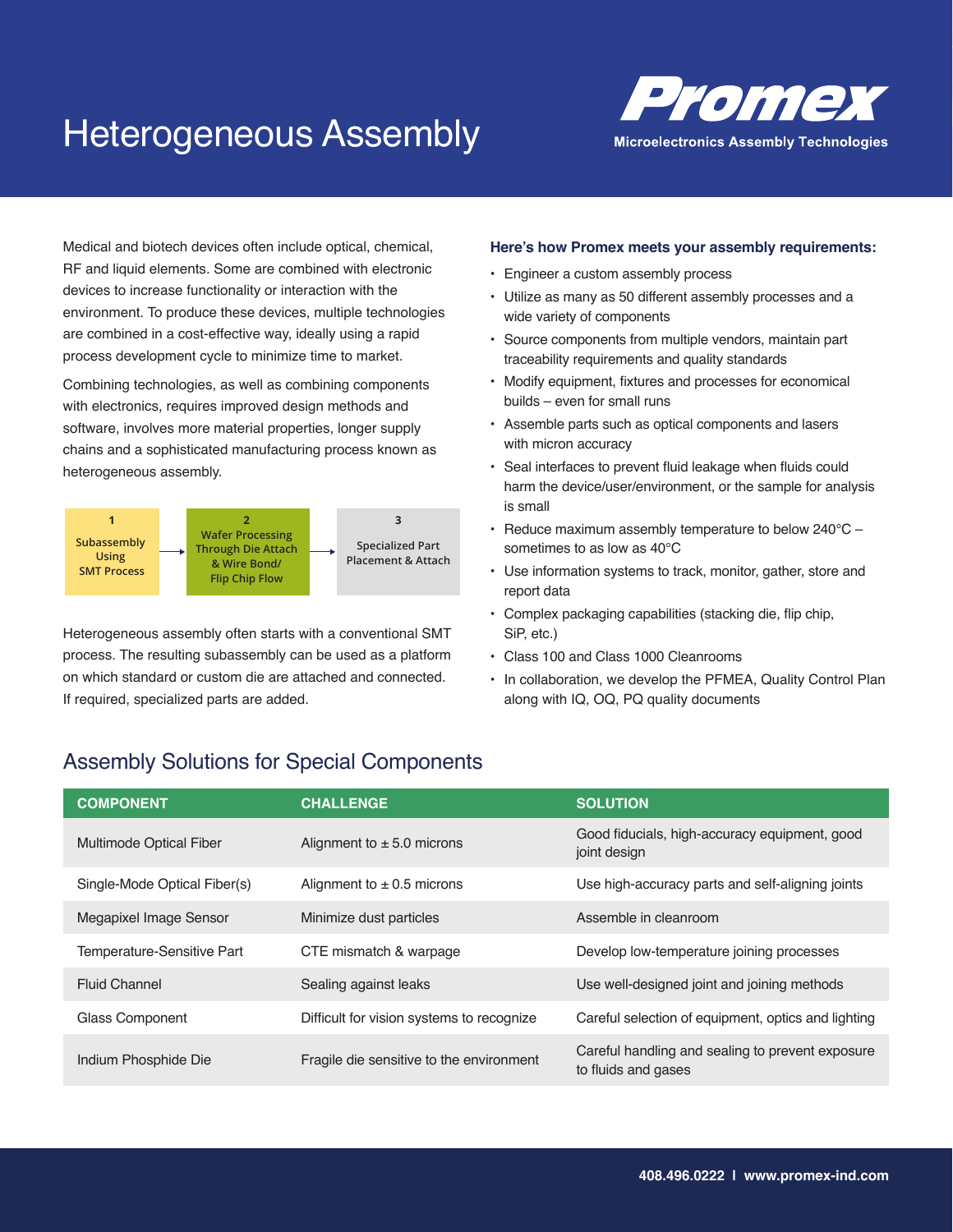#### 3. Specialized Part Placement & Attach

#### 1. Subassembly Using SMT Process



# 2. Wafer Processing Through